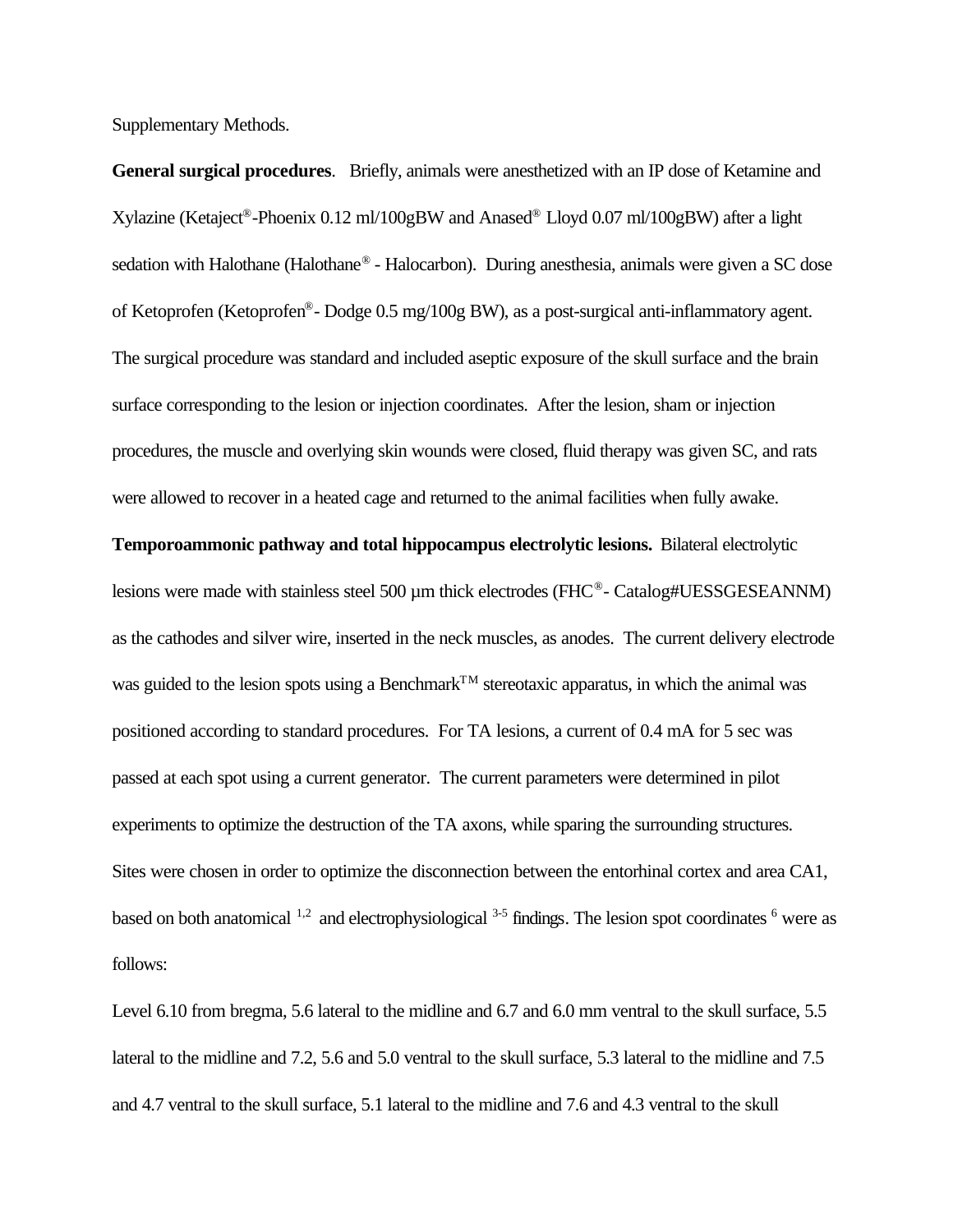surface, 4.7 lateral to the midline and 8.0 and 3.9 ventral to the skull surface. Level -5.7 from bregma, 4.0 lateral to the midline and 7.8 ventral to the skull surface. Level -5.3 from bregma, 5.5 lateral to the midline and 7.6 ventral to the skull surface. All coordinates for stereotaxic surgeries were optimized to target the majority of the TA axon fibers as they enter the hippocampus, based on slice physiology experiments  $3-5$  and anatomical data  $1.2$ .

Total hippocampus lesions were made with the same protocol described, but with a current intensity of 1 mA for 15 sec at the following coordinates:

Level 5.6 from bregma, 4.8 lateral to the midline and 7.0, 6.0 and 4.6mm ventral to the skull surface, 4.0 lateral to the midline and 7.6, and 3.6 ventral to the skull surface. Level 4.3 from bregma, 4.0 lateral to the midline and 3.6 ventral to the skull surface, 3.0 lateral to the midline and 3.2 ventral to the skull surface, 2.0 lateral to the midline and 3.4 and 2.8 ventral to the skull surface. Level 3.8 from bregma, 2.0 lateral to the midline and 2.8, and 3.4 mm ventral to the skull surface, 3.0 lateral to the midline and 3.2 ventral to the skull surface. Level 3.3 from bregma, 1.0 lateral to the midline and 3.6, 2.0 lateral to the midline and 3.6 and 3.0 ventral to the skull surface, 3.0 lateral to the midline and 3.6. Finally, level 2.8 from bregma, 1.0 lateral to the midline and 3.6 ventral to the skull surface, 2.0 lateral to the midline and 3.5 ventral to the skull surface. In four of the five animals lesioned, the two posterior lesion sets were not performed, only the dorsal hippocampus was lesioned. All lesions were made bilaterally in all animals. All sham animals were operated in the exact same way as the lesioned ones, except that no current was passed in the electrodes.

**Lesion assessment.** The effects of total hippocampal lesions were verified visually after sacrificing the animals and cutting slices from their brains followed by Nissl staining. All 5 animals in which the total hippocampus was targeted had a complete and specific hippocampal ablation, without any significant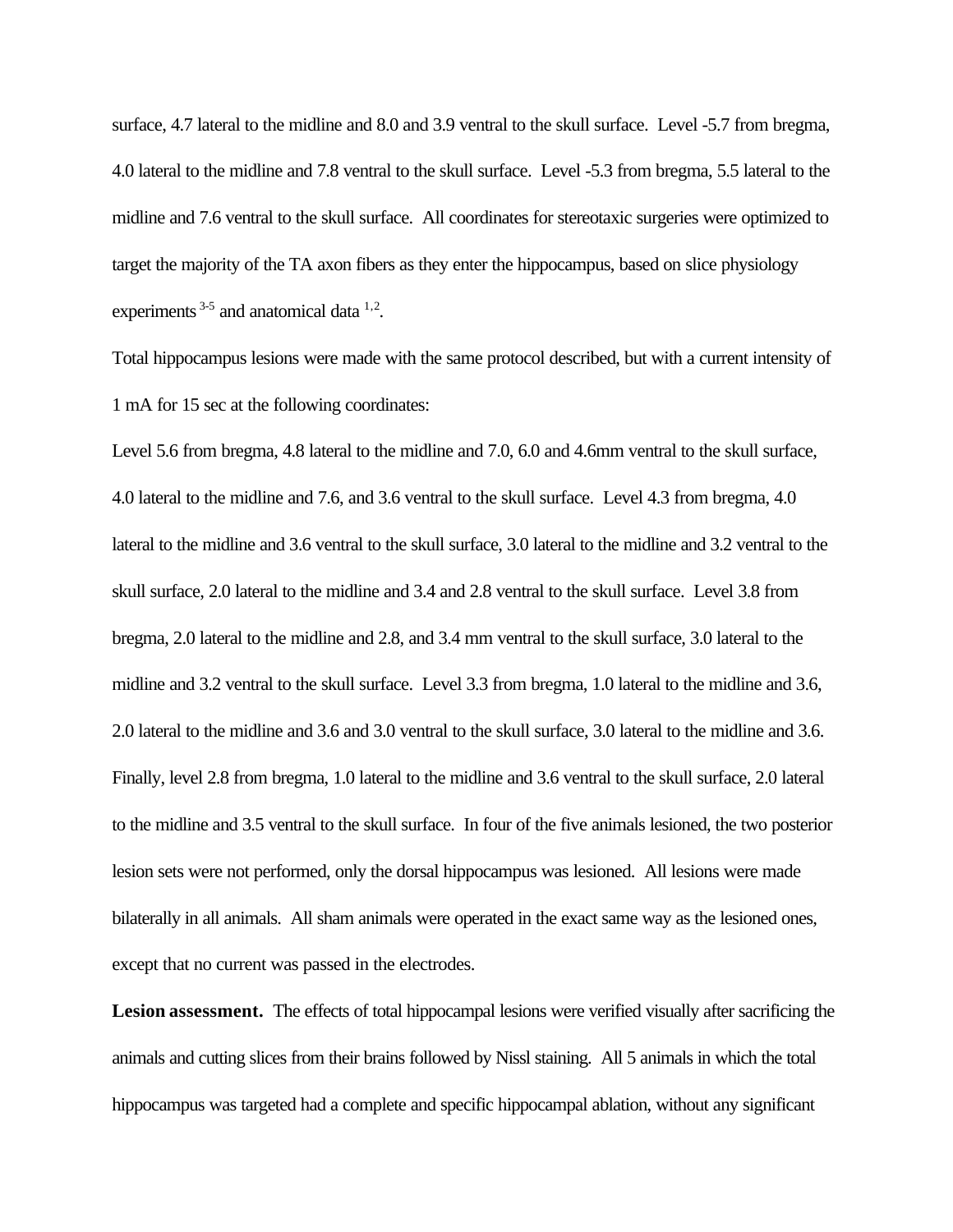lesions of the overlying cortex or adjacent subcortical structures. Acknowledging the inherent difficulty and uncertainty associated with electrolytic lesions, we used three different techniques to assess the extent and specificity of the TA lesions: retrograde tracing, electrophysiology, and quantitative stereological estimates.*Retrograde tracing of the projections from the hippocampus and DG to the EC.* A subset of the control  $(n = 4)$  and TA-lesioned  $(n = 3)$  animals were subject to a retrograde tracing technique. Animals were injected with a recently developed retrograde tracer, Cholera Toxin Subunit B (CT-B) conjugated with Alexa 488<sup><sup>®</sup> Molecular Probes, at two distinct septo-temporal</sup> levels of the hippocampus. At each level, one spot in the CA1 area and one spot in the DG area was injected. The injections were made stereotaxically with a beveled-tip 5 µl Hamilton syringe, and 1µl was injected at each spot for a 30 sec total injection time. The coordinates for the injections were as follows:

Level 5.6 posterior to bregma, 4.0 lateral to the midline, 4.2, and 3.6 ventral to the skull surface. Level 4.30 posterior to bregma, 2.2 lateral to the midline and 3.6 and 3.2 ventral to the skull surface.

After 4-8 days, the animals were perfused with a 4% paraformaldehyde/ 1% glutaraldehyde solution in PBS 1x. The brain was extracted from the skull and stored in the same fixative for a period of 6 hours, after which it was transferred to 20% sucrose in PBS 1x solution where it stayed overnight. After this period, longitudinal sections were cut, starting at the ventral surface of the brain, and parallel to the dorsal surface. The sections were mounted onto gelatin subbed slides and allowed to dry for around 1 hr, after which they were observed under a CCD-coupled fluorescence microscope.

*Electrophysiology and quantitative stereology.* After behavioral testing was completed, animals were sacrificed and transverse slices were cut as previously described <sup>3</sup>. The sections of the hippocampus in which lesions were made (a limited longitudinal portion of the total hippocampus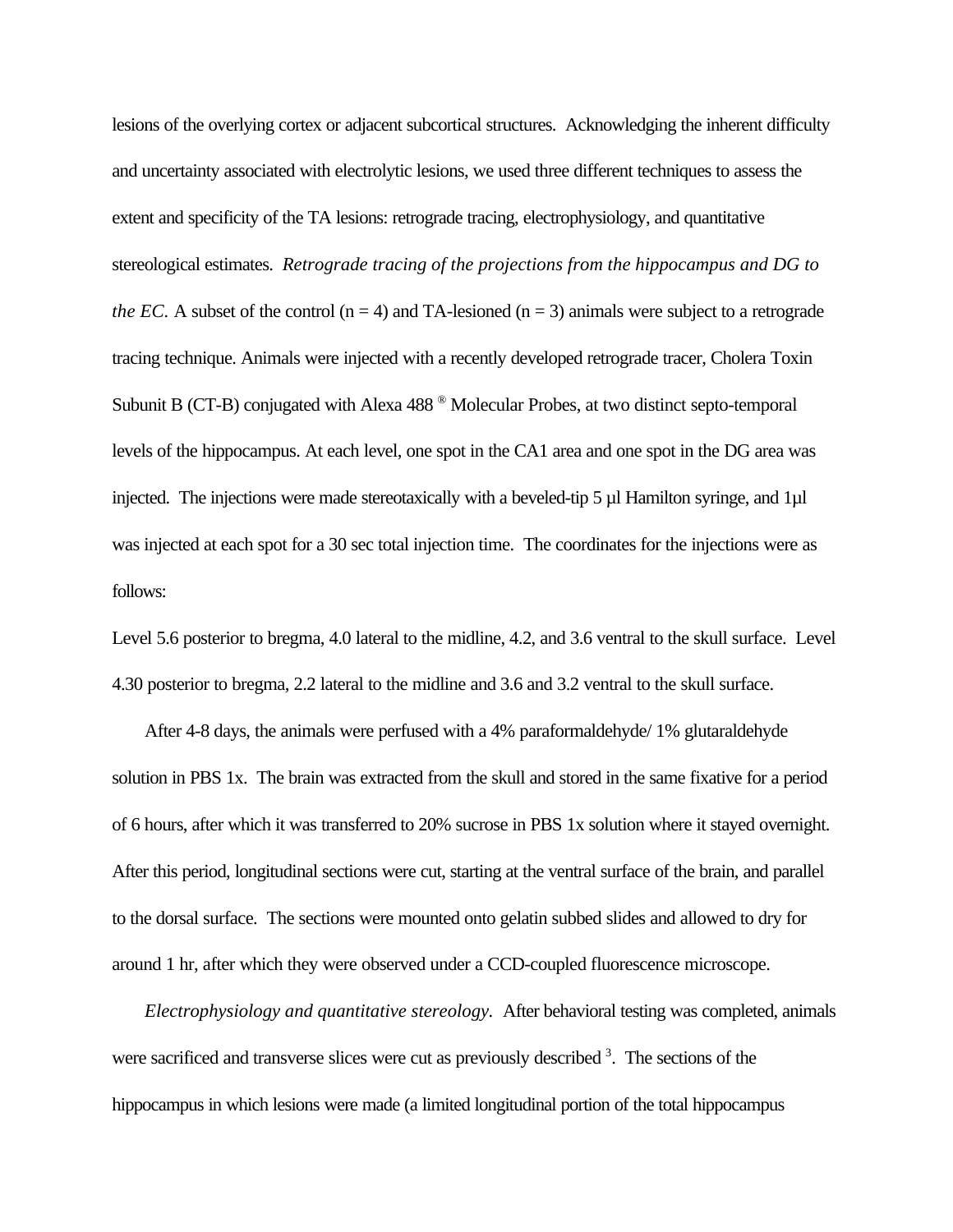corresponding to the vertical half) were allowed to recover in an oxygenated chamber after which some of them were fixed in 10% paraformaldehyde for histology and some were used for electrophysiological recordings. The fixed slices were then analyzed by an individual blind to the experimental manipulation and the behavioral data. The criteria for inclusion in the TA-lesion group was a major  $(> 75%)$  of the TA input and only minor (<15%) damage to the surrounding (DG, CA fields, subiculum) (Fig. S1). In adjacent (non-fixed) slices, electrophysiological data were collected and analysed with in-house software built in Labview, and transferred to Microcal origin for graphical display as previously published<sup>5</sup>. The purpose of these experiments was to determine whether other hippocampal synapses were affected by our lesions. We collected bright field images of the slices and recorded synaptic transmission at the following synapses: PP-DG, SLM-CA1 and CA1 (alveus/stratum oriens) subiculum. Input-output synaptic relations were assessed using stimulus intensities ranging from 100- 500 µA for 100 µs. The traces shown were obtained at the following intensities: PP-DG 500 µA, TA-CA1 300 µA and CA1-SUB (output) 500 µA. Based on these criteria, 10/40 animals were included in the TA lesion group for the experiment shown in Figure 2 and 5/15 animals were included in the TA lesion group for the experiment shown in Figure 3.

Another subset of animals were intracardially perfused with 5% paraformaldehyde in PBS 1x, their brain was removed and sectioned on a vibratome  $(100 \,\mu m)$  slices). Every third slice was mounted on a glass slide and Nissl stained. These slices were used exclusively for a quantitative estimation of the lesion. Again, lesion estimation was done by an individual blind to the behavioral data. The same criteria were used: only those animals which possessed ablations > 75% of the TA input and < 15% of adjacent areas were included. Based on these criteria, 12 out of 33 attempted TA-lesioned animals were included in the behavioral analysis (1 in Fig. 2, 2 in Fig. 3 and 9 in Fig. 4). The animals included